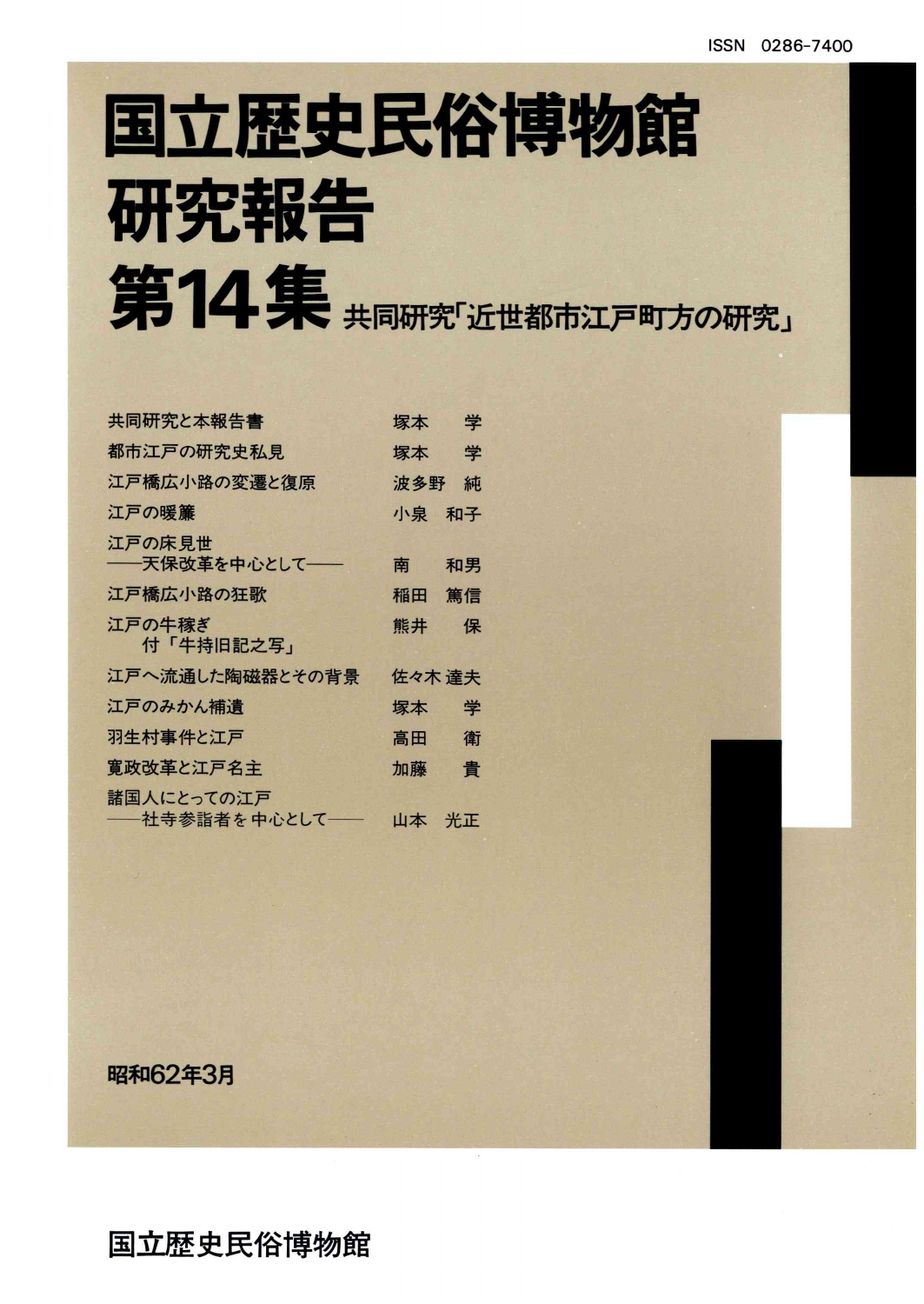国立歴史民俗博物館

研究報告

第14集 共同研究「近世都市江戸町方の研究」 昭和62年3月

| ▓共同研究と本報告書:<br>塚本         | 学  | 1   |
|---------------------------|----|-----|
| ▓都市江戸の研究史私見<br>-塚本        | 学  | 9   |
| ▓江戸橋広小路の変遷と復原<br>波多野      | 純  | 25  |
| ▓江戸の暖簾…<br>小泉             | 和子 | 75  |
| ▓江戸の床見世                   |    |     |
| 天保改革を中心として<br>南           | 和男 | 87  |
| ▓江戸橋広小路の狂歌:<br>稲田         | 篤信 | 101 |
| ▓江戸の牛稼ぎ…<br>熊井            | 保  | 119 |
| 付<br>「牛持旧記之写」             |    | 147 |
| ▓江戸へ流通した陶磁器とその背景<br>佐々木達夫 |    | 189 |
| ▓江戸のみか<br>,ん補遺<br>塚本      | 学  | 231 |
| ▓羽生村事件と江戸:<br>高田          | 衛  | 241 |
| ▓寛政改革と江戸名主…<br>加藤         | 貴  | 261 |
| ▓諸国人にとっての江戸               |    |     |
| 社寺参詣者を中心として<br>山本         | 光正 | 335 |

 $\mathop{}_{\bigsqcup}^*$ 次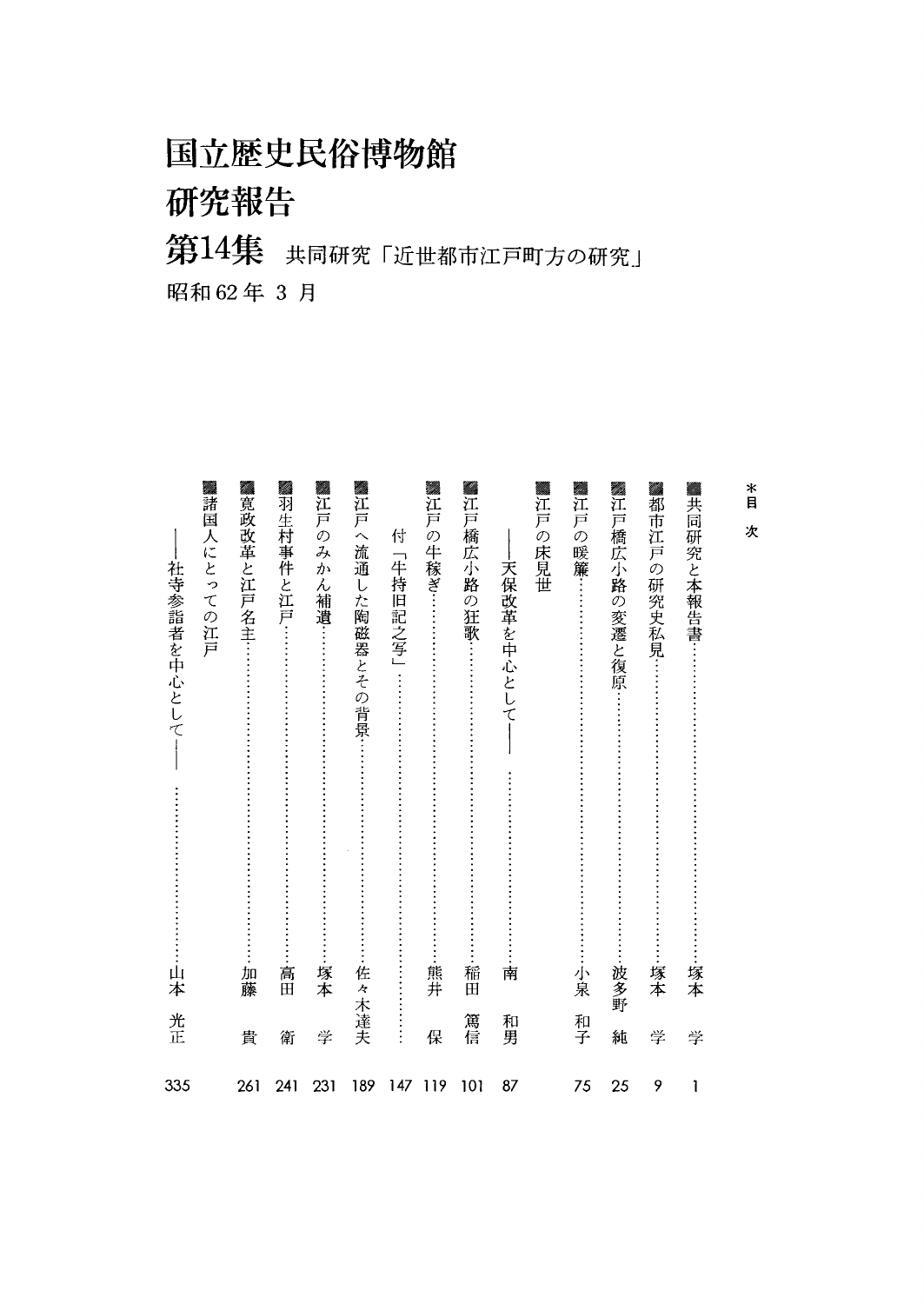## Bulletin of the National Museum of Japanese History

vol. 14 The Study of Edo Specially Townsmen's Area

#### Contents:

|               | TSUKAMOTO, M. Personal View on the Research History of "Edo: The Late |
|---------------|-----------------------------------------------------------------------|
|               |                                                                       |
| HATANO, J.    | The Transition and Restoration of Edobashi Hirokoji 25                |
| KOIZUMI, K.   |                                                                       |
| MINAMI, K.    | Tokomise in Edo at the Time of the Reformation in the                 |
|               |                                                                       |
| INADA, A.     | Kyōka (satirical poem) Taken from Edobashi Hirokōji ……… 101           |
| KUMAI, T.     |                                                                       |
| SASAKI, T.    | The Ceramic: Distribution and Background in Edo  189                  |
| TSUKAMOTO, M. |                                                                       |
| TAKADA, M.    |                                                                       |
| KATō, T.      | Nanushi (town headman) System in Edo at the Reformation               |
|               |                                                                       |
|               |                                                                       |
|               |                                                                       |

Mar.1987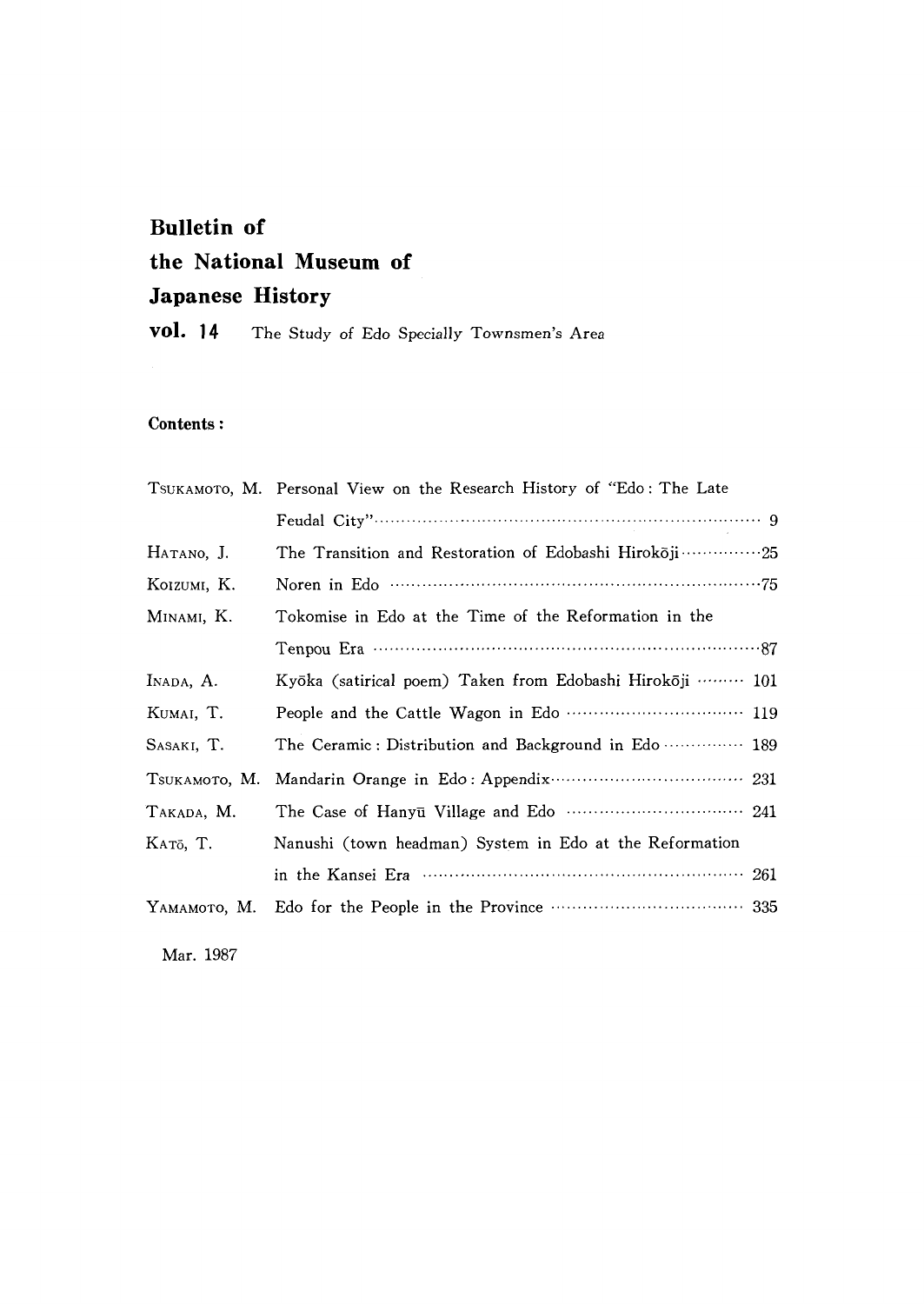#### 国立歴史民俗博物館研究報告寄稿要項

- 1. 国立歴史民俗博物館研究報告は、歴史学、考古学、民俗学およびそれらの協 業による広義の歴史学ならびにそれらと関連する諸科学に関する論文、資料・ 研究ノート,調査研究活動報告等を掲載・発表することにより,それらの学問 の発展に寄与するものである。
- 2. 国立歴史民俗博物館研究報告に寄稿することができる者は、次のとおりとす る。
- (1)国立歴史民俗博物館(以下「本館」という。)の教官(客員教授等を含む。) および本館の組織,運営に関与する者
- ② 本館が受け入れた各種研究員および研究協力者等
- (3)その他本館において適当と認めた者
- 3.原稿を寄稿する場合は,論文,資料・研究ノート,調査研究活動報告等のう ち,いずれであるかをその表紙に明記するものとする。なお,この区分につい ての最終的な調整は,国立歴史民俗博物館研究委員会(以下「研究委員会」と いう。)において行う。
- 4. 原稿執筆における使用言語は、日本語を原則とする。ただし、他の言語を用 いる場合は,研究委員会に相談するものとする。
- 5.特殊な文字,記号,印刷方法等が必要な場合は,研究委員会に相談するもの とする。
- 6. 寄稿する原稿には、原則として英文により400語程度の要旨を付けるか、あ るいは英訳用の和文800字以内の要旨を付けるものとする。
- 7.寄稿する原稿の枚数は,原則として制限しない。ただし,研究委員会の判断 により,紙数等の関係から分割して掲載することがある。
- 8.寄稿する原稿は,必ず清書し,原稿の写し1部を添付するものとする。
- 9.寄稿された原稿は,研究委員会において検討のうえ,採否を決定する。
- 10.稿料の支払い,掲載料の徴収は行わない。
- 11.原稿の寄稿先および連絡先は,次のとおりとする。
	- ⑰285佐倉市城内町117番地 国立歴史民俗博物館内 国立歴史民俗博物館研究委員会(電話 代表 0434-86-0123)

| 国立歴史民俗博物館研究報告 第14集                   |   |                                                            |  |
|--------------------------------------|---|------------------------------------------------------------|--|
| 昭和62年3月23日 印<br>昭和62年3月28日 発 行 (非売品) | 刷 |                                                            |  |
| 編集・発行                                |   | 国立歴史民俗博物館<br>〒285 千葉県佐倉市城内町117<br>電話 0434-86-0123 (代表)     |  |
| 刷<br>印                               |   | 第一法規出版株式会社<br>〒107 東京都港区南青山2―11―17<br>鼊 話 03-404-2251 (代表) |  |

<sup>◎</sup>Printed in Japan Mar.1987 3021-000828-4370